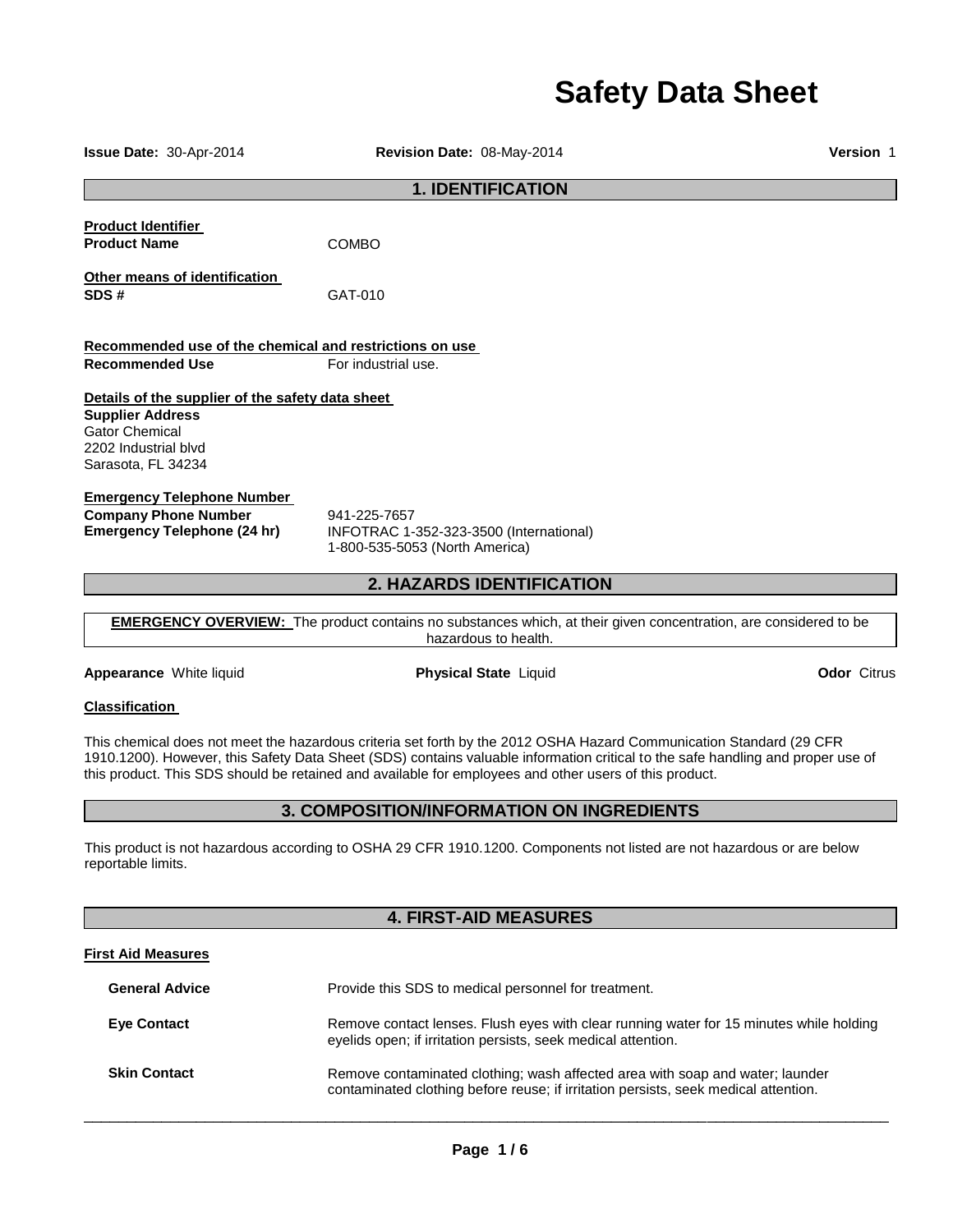| <b>Inhalation</b>                   | Remove affected person to fresh air; provide oxygen if breathing is difficult. Get medical<br>attention if symptoms persist.                      |
|-------------------------------------|---------------------------------------------------------------------------------------------------------------------------------------------------|
| Ingestion                           | Give two glasses of water for dilution; Do not induce vomiting; never give anything by<br>mouth to an unconscious person; seek medical attention. |
| Most important symptoms and effects |                                                                                                                                                   |
| <b>Symptoms</b>                     | INHALATION: None expected, however, certain individuals may experience minor nausea                                                               |

\_\_\_\_\_\_\_\_\_\_\_\_\_\_\_\_\_\_\_\_\_\_\_\_\_\_\_\_\_\_\_\_\_\_\_\_\_\_\_\_\_\_\_\_\_\_\_\_\_\_\_\_\_\_\_\_\_\_\_\_\_\_\_\_\_\_\_\_\_\_\_\_\_\_\_\_\_\_\_\_\_\_\_\_\_\_\_\_\_\_\_\_\_

SKIN: None expected, however, prolonged contact may cause irritation.

EYES: Contact with eyes may cause irritation.

INGESTION: May cause gastric distress, vomiting and diarrhea.

#### **Indication of any immediate medical attention and special treatment needed**

or headaches

**Notes to Physician** Pre-existing skin, eye, or respiratory disorders may become aggravated through prolonged exposure.

# **5. FIRE-FIGHTING MEASURES**

#### **Suitable Extinguishing Media**

Carbon dioxide, water, water fog, dry chemical, chemical foam.

#### **Unsuitable Extinguishing Media** Not determined.

#### **Specific Hazards Arising from the Chemical**

Product is not flammable.

#### **Protective equipment and precautions for firefighters**

As in any fire, wear self-contained breathing apparatus pressure-demand, MSHA/NIOSH (approved or equivalent) and full protective gear. Keep containers cool with water spray to prevent container rupture due to steam buildup; floor will become slippery if material is released.

# **6. ACCIDENTAL RELEASE MEASURES**

#### **Personal precautions, protective equipment and emergency procedures**

|                                                      | <b>7. HANDLING AND STORAGE</b>                                                                                         |  |  |
|------------------------------------------------------|------------------------------------------------------------------------------------------------------------------------|--|--|
| <b>Methods for Clean-Up</b>                          | Sweep up absorbed material and shovel into suitable containers for disposal.                                           |  |  |
| <b>Methods for Containment</b>                       | Prevent further leakage or spillage if safe to do so. Soak up and contain spill with an<br>absorbent material.         |  |  |
| Methods and material for containment and cleaning up |                                                                                                                        |  |  |
| <b>Environmental Precautions</b>                     | See Section 12 for additional Ecological Information. Do not discharge into lakes, ponds,<br>streams or public waters. |  |  |
| <b>Personal Precautions</b>                          | Use personal protection recommended in Section 8.                                                                      |  |  |
|                                                      |                                                                                                                        |  |  |

# **Precautions for safe handling**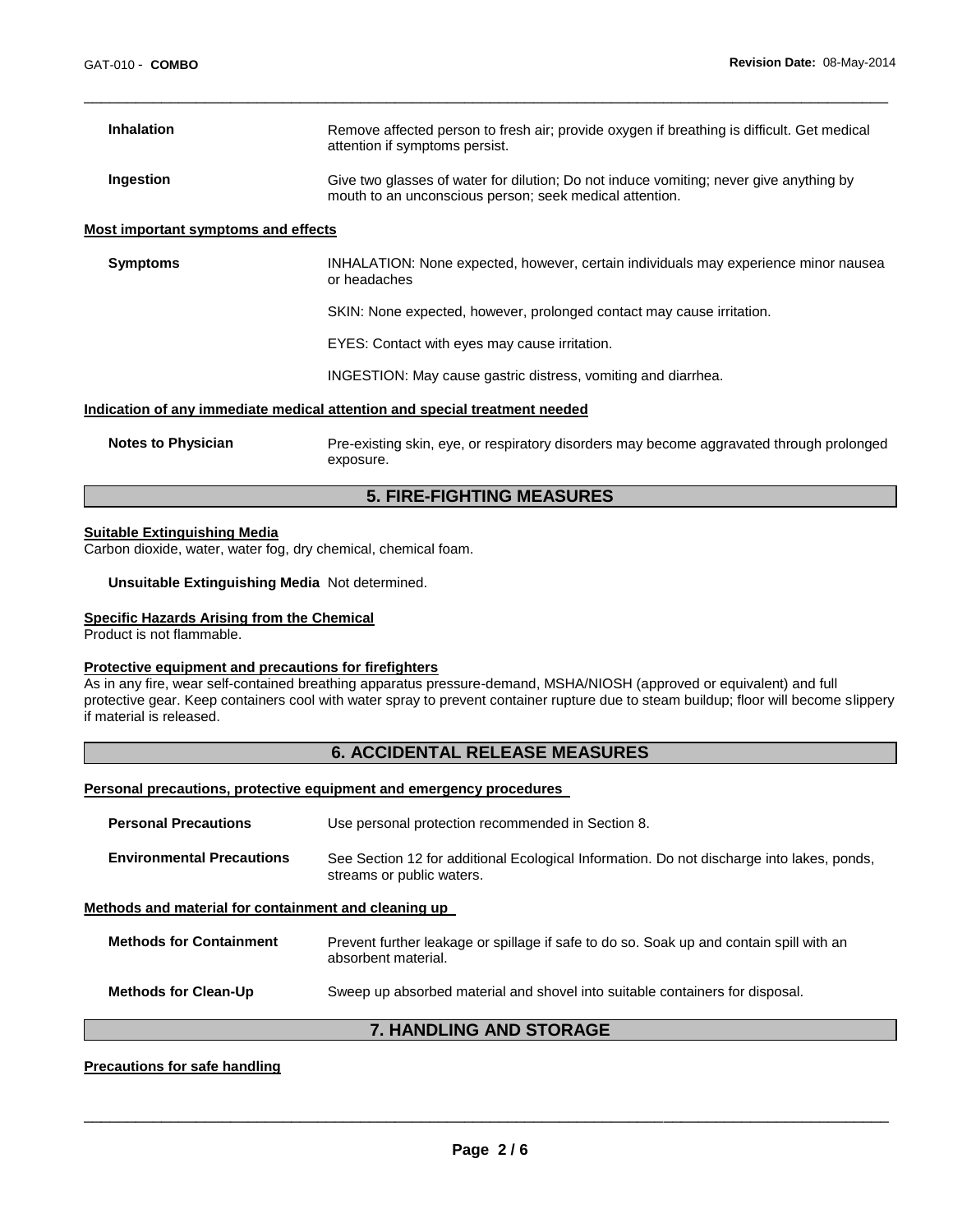\_\_\_\_\_\_\_\_\_\_\_\_\_\_\_\_\_\_\_\_\_\_\_\_\_\_\_\_\_\_\_\_\_\_\_\_\_\_\_\_\_\_\_\_\_\_\_\_\_\_\_\_\_\_\_\_\_\_\_\_\_\_\_\_\_\_\_\_\_\_\_\_\_\_\_\_\_\_\_\_\_\_\_\_\_\_\_\_\_\_\_\_\_ Advice on Safe Handling **Handle in accordance with good industrial hygiene and safety practice. Conditions for safe storage, including any incompatibilities Storage Conditions Keep containers tightly closed in a dry, cool and well-ventilated place. Incompatible Materials Strong oxidizers, Strong acids. 8. EXPOSURE CONTROLS/PERSONAL PROTECTION Exposure Guidelines Appropriate engineering controls Engineering Controls** Maintain eye wash fountain and quick-drench facilities in work area. **Individual protection measures, such as personal protective equipment Eye/Face Protection** Wear protective eyeglasses or chemical safety goggles.

- **Skin and Body Protection** Wear suitable protective clothing.
- **Respiratory Protection None required under normal use.**

**General Hygiene Considerations** Handle in accordance with good industrial hygiene and safety practice.

#### **9. PHYSICAL AND CHEMICAL PROPERTIES**

#### **Information on basic physical and chemical properties**

| <b>Physical State</b>               | Liquid             |                       |                |
|-------------------------------------|--------------------|-----------------------|----------------|
| Appearance                          | White liquid       | Odor                  | Citrus         |
| <b>Color</b>                        | White              | <b>Odor Threshold</b> | Not determined |
|                                     | Values             | Remarks • Method      |                |
| <b>Property</b>                     | $7.0 - 8.0$        |                       |                |
| рH                                  |                    |                       |                |
| <b>Melting Point/Freezing Point</b> | Not determined     |                       |                |
| <b>Boiling Point/Boiling Range</b>  | 100 °C / 212 °F    |                       |                |
| <b>Flash Point</b>                  | Not flammable      |                       |                |
| <b>Evaporation Rate</b>             | $<$ 1              | (Water = 1)           |                |
| <b>Flammability (Solid, Gas)</b>    | Not determined     |                       |                |
| <b>Upper Flammability Limits</b>    | Not determined     |                       |                |
| <b>Lower Flammability Limit</b>     | Not determined     |                       |                |
| <b>Vapor Pressure</b>               | 17 mm Hg @ 20 ° C  |                       |                |
| <b>Vapor Density</b>                | < 1                | (Air=1)               |                |
| <b>Specific Gravity</b>             | 1.00               | $(1=Water)$           |                |
| <b>Water Solubility</b>             | Completely soluble |                       |                |
| Solubility in other solvents        | Not determined     |                       |                |
| <b>Partition Coefficient</b>        | Not determined     |                       |                |
| <b>Auto-ignition Temperature</b>    | Not determined     |                       |                |
| <b>Decomposition Temperature</b>    | Not determined     |                       |                |
| <b>Kinematic Viscosity</b>          | Not determined     |                       |                |
| <b>Dynamic Viscosity</b>            | Not determined     |                       |                |
| <b>Explosive Properties</b>         | Not determined     |                       |                |
| <b>Oxidizing Properties</b>         | Not determined     |                       |                |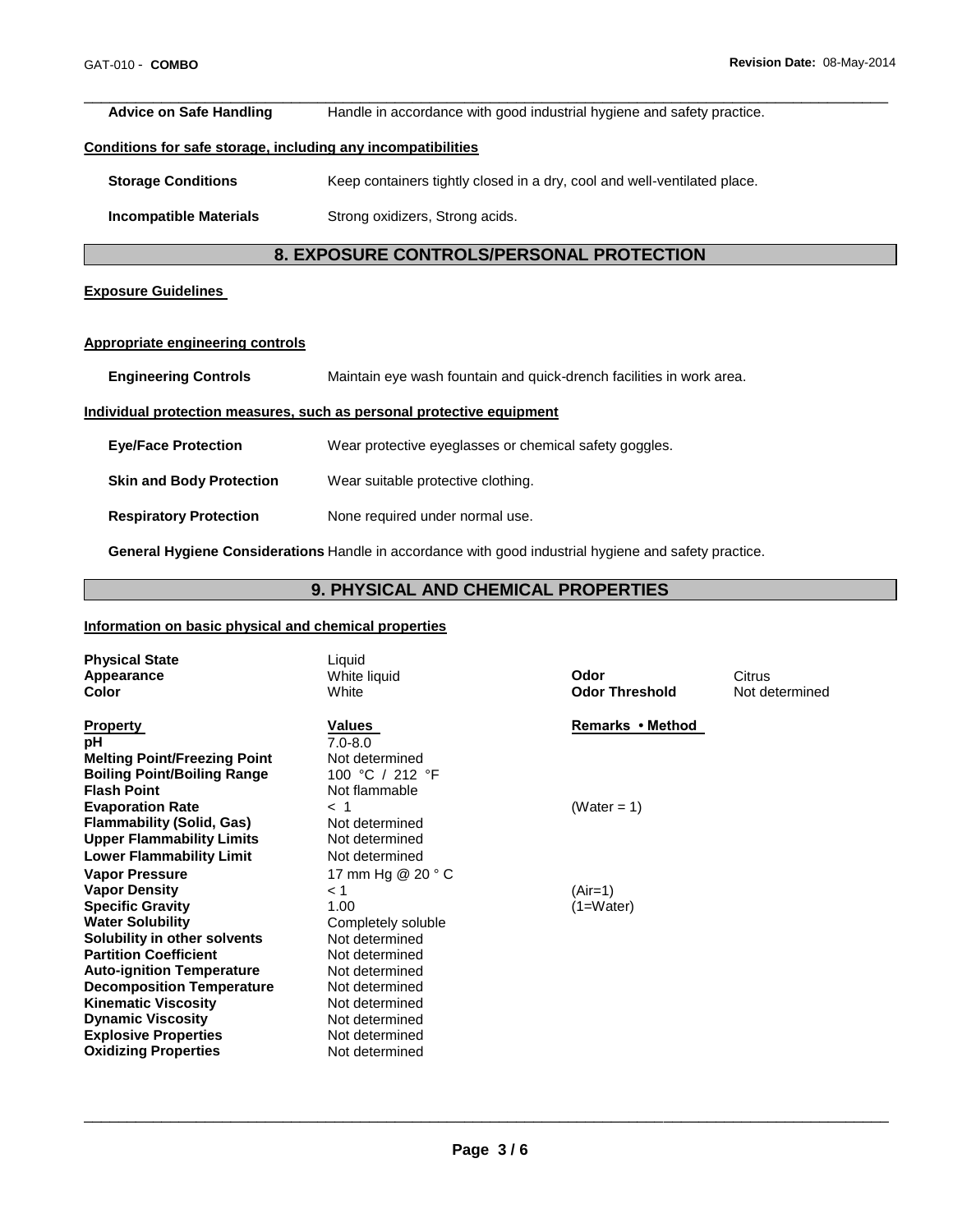# **10. STABILITY AND REACTIVITY**

\_\_\_\_\_\_\_\_\_\_\_\_\_\_\_\_\_\_\_\_\_\_\_\_\_\_\_\_\_\_\_\_\_\_\_\_\_\_\_\_\_\_\_\_\_\_\_\_\_\_\_\_\_\_\_\_\_\_\_\_\_\_\_\_\_\_\_\_\_\_\_\_\_\_\_\_\_\_\_\_\_\_\_\_\_\_\_\_\_\_\_\_\_

#### **Reactivity**

Not reactive under normal conditions.

#### **Chemical Stability**

Stable under recommended storage conditions.

#### **Possibility of Hazardous Reactions**

None under normal processing.

#### **Conditions to Avoid**

Extreme temperatures. Keep from freezing.

#### **Incompatible Materials**

Strong oxidizers, Strong acids.

#### **Hazardous Decomposition Products**

Carbon oxides.

# **11. TOXICOLOGICAL INFORMATION**

#### **Information on likely routes of exposure**

| <b>Product Information</b> |                                                 |
|----------------------------|-------------------------------------------------|
| <b>Eve Contact</b>         | May cause eye irritation on direct contact.     |
| <b>Skin Contact</b>        | May cause temporary irritation on skin contact. |
| <b>Inhalation</b>          | Avoid breathing vapors or mists.                |
| Ingestion                  | Do not taste or swallow.                        |

#### **Component Information**

#### **Information on physical, chemical and toxicological effects**

| <b>Symptoms</b>                | Please see section 4 of this SDS for symptoms.                                                            |
|--------------------------------|-----------------------------------------------------------------------------------------------------------|
|                                | Delayed and immediate effects as well as chronic effects from short and long-term exposure                |
| Carcinogenicity                | This product does not contain any carcinogens or potential carcinogens as listed by OSHA,<br>IARC or NTP. |
| Numorical moacures of toxicity |                                                                                                           |

# **Numerical measures of toxicity**

Not determined

# **12. ECOLOGICAL INFORMATION**

#### **Ecotoxicity**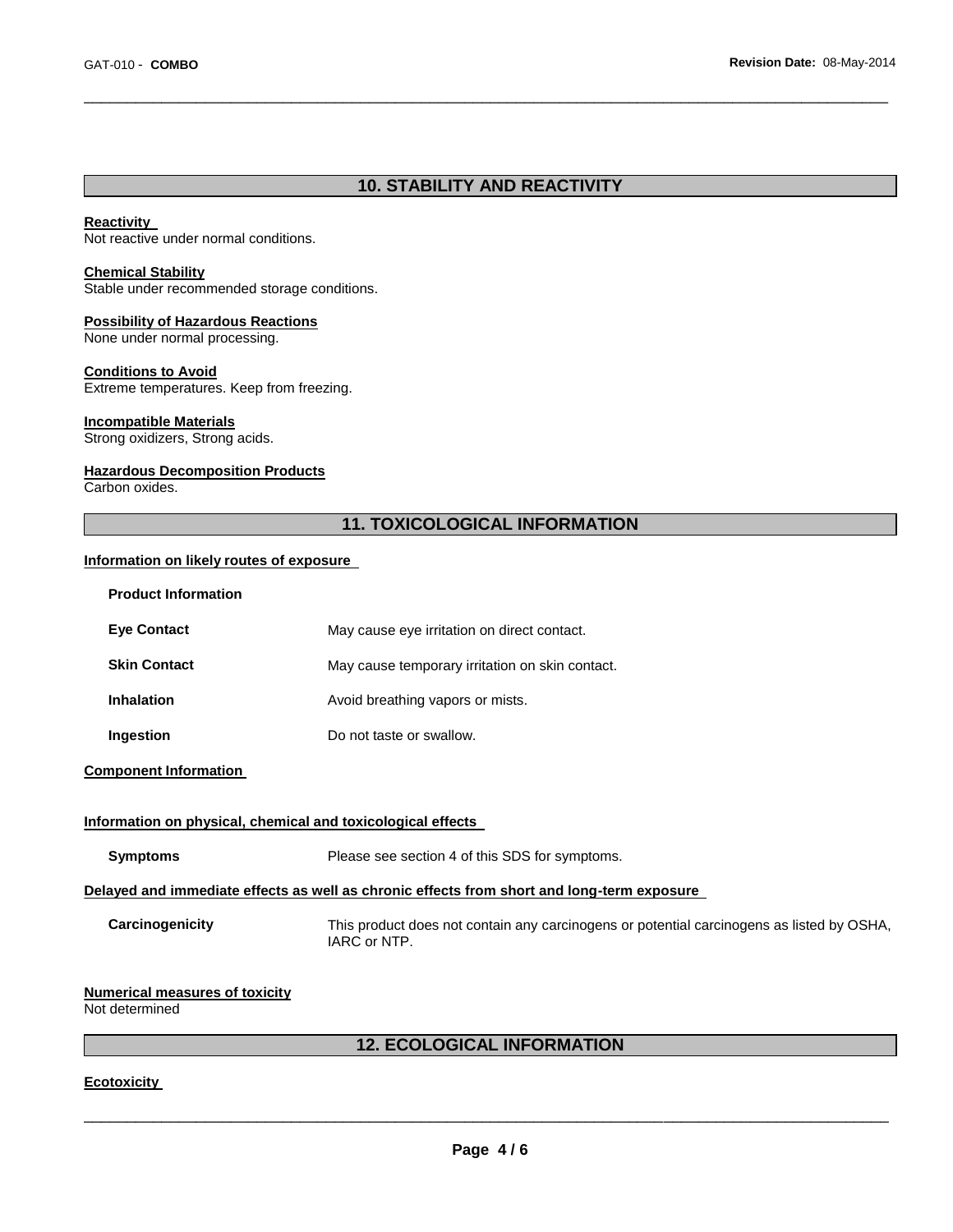An environmental hazard cannot be excluded in the event of unprofessional handling or disposal.

#### **Persistence/Degradability**

Not determined.

#### **Bioaccumulation**

Not determined.

**Mobility** Not determined

#### **Other Adverse Effects**

Not determined

# **13. DISPOSAL CONSIDERATIONS Waste Treatment Methods Disposal of Wastes** Disposal should be in accordance with applicable regional, national and local laws and regulations. **Contaminated Packaging** Disposal should be in accordance with applicable regional, national and local laws and regulations.

\_\_\_\_\_\_\_\_\_\_\_\_\_\_\_\_\_\_\_\_\_\_\_\_\_\_\_\_\_\_\_\_\_\_\_\_\_\_\_\_\_\_\_\_\_\_\_\_\_\_\_\_\_\_\_\_\_\_\_\_\_\_\_\_\_\_\_\_\_\_\_\_\_\_\_\_\_\_\_\_\_\_\_\_\_\_\_\_\_\_\_\_\_

# **14. TRANSPORT INFORMATION**

| <b>Note</b> | Please see current shipping paper for most up to date shipping information, including<br>exemptions and special circumstances. |
|-------------|--------------------------------------------------------------------------------------------------------------------------------|
| <u>DOT</u>  | Not regulated                                                                                                                  |
| <b>IATA</b> | Not regulated                                                                                                                  |
| <u>IMDG</u> | Not regulated                                                                                                                  |

# **15. REGULATORY INFORMATION**

#### **International Inventories**

Not determined

#### **Legend:**

*TSCA - United States Toxic Substances Control Act Section 8(b) Inventory* 

*DSL/NDSL - Canadian Domestic Substances List/Non-Domestic Substances List* 

*EINECS/ELINCS - European Inventory of Existing Chemical Substances/European List of Notified Chemical Substances* 

*ENCS - Japan Existing and New Chemical Substances* 

*IECSC - China Inventory of Existing Chemical Substances* 

*KECL - Korean Existing and Evaluated Chemical Substances* 

*PICCS - Philippines Inventory of Chemicals and Chemical Substances* 

#### **US Federal Regulations**